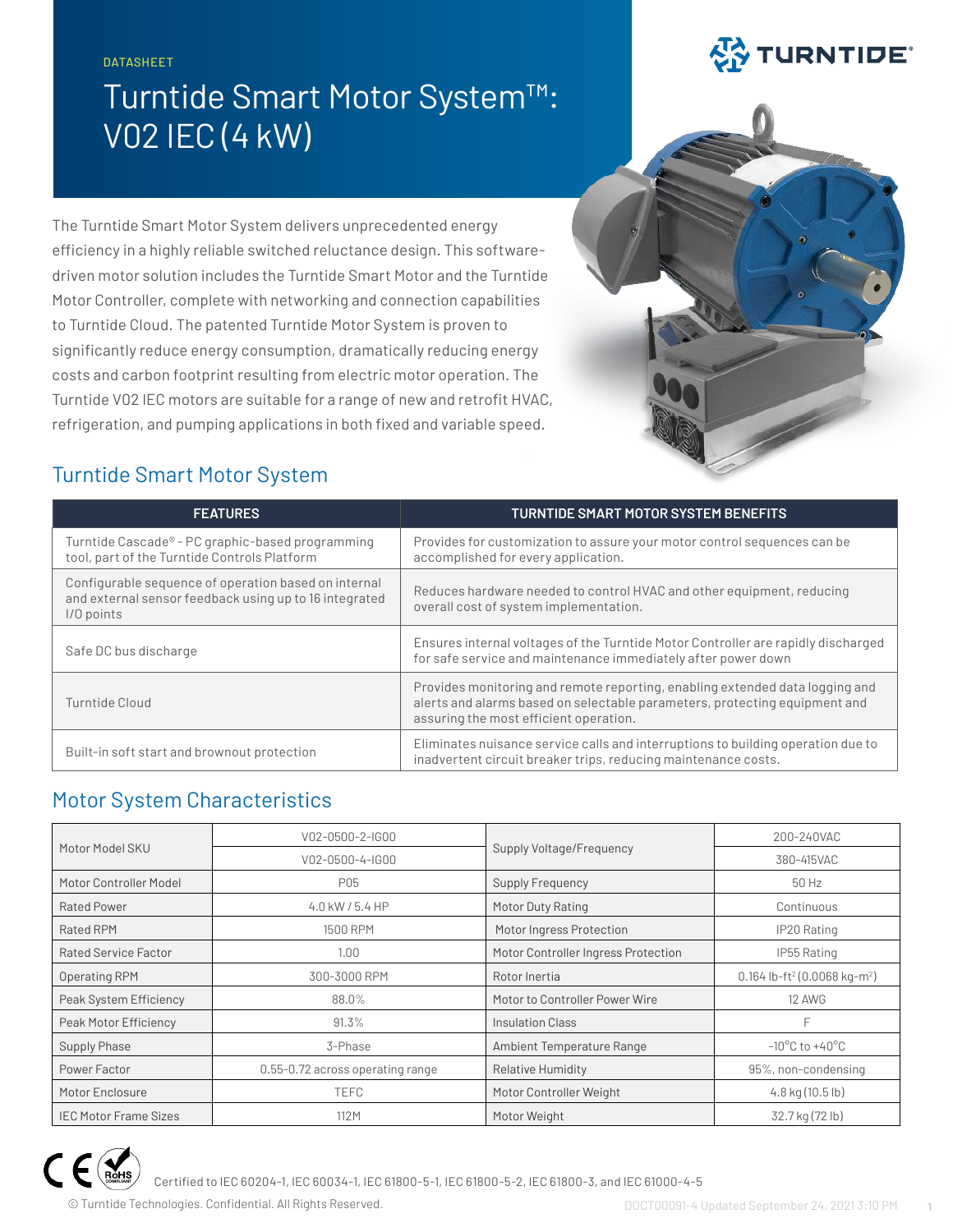

#### Motor Dimensions 1. Motor Dimensions HULUI DIITENSIONS













#### Dimension Table (in millimeters)

| <b>IEC Frame</b> | <u>_</u> |     | . .               | . .                                 |                                               |    |           |        |
|------------------|----------|-----|-------------------|-------------------------------------|-----------------------------------------------|----|-----------|--------|
| 112M             | 190      | 14U | 110<br>$\sqrt{2}$ | M1 <sup>o</sup><br>$\overline{112}$ | $\Omega$<br>∠∪<br>and the control of the con- | 60 | 70<br>7 U | 390.94 |

- A distance between foot holes side-to-side
- B distance between foot holes front to back
- H height of shaft
- K foot hole size
- D shaft diameter
- E shaft length
- C distance from front foot hole to back of shaft horizontally
- L Overall length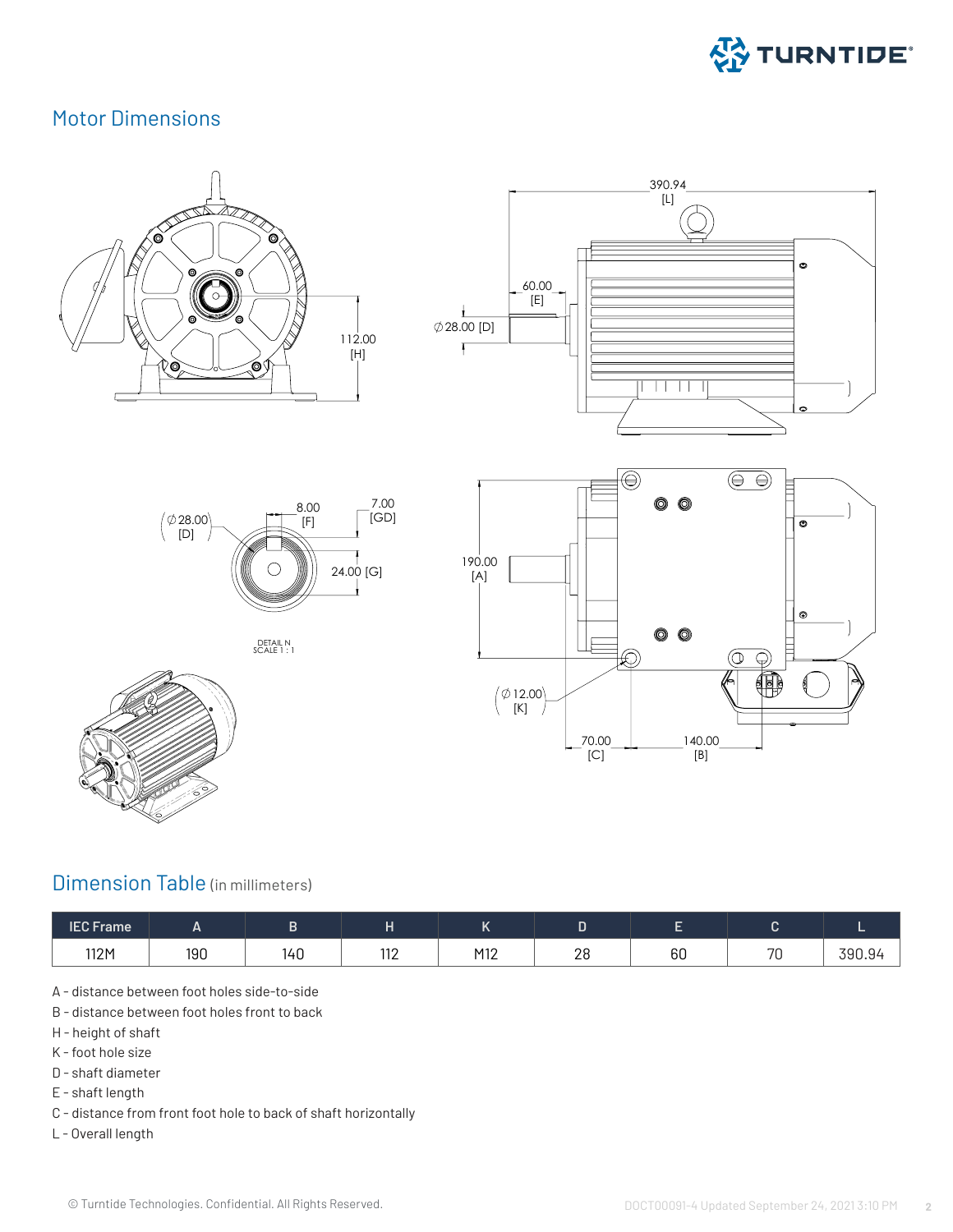





# Torque-Speed Curve



# Motor Nameplates

| 상 TURNTIDE¨                   | <b>Turntide Smart Motor</b><br><b>HR-SRM Motors</b><br>www.turntide.com               |
|-------------------------------|---------------------------------------------------------------------------------------|
| OUTPUT4.0kW/5.4hp at 1500 RPM |                                                                                       |
| MODELV02-0500-2-IG00          | Made in China<br>AMPS14.0A                                                            |
| VOLTAGE280-340 VDC            | ENCLOSURETEFC                                                                         |
| SERVICE FACTOR1.00            |                                                                                       |
| PEAK EFFICIENCY 91.0%         | $\epsilon$                                                                            |
|                               |                                                                                       |
| MAX AMB40°C                   | U.S. Pat. Nos. at<br>https://turntide.com/patents                                     |
| INSULATION CLASSF             | WARNING: This motor may only be operated using<br>supplied Turntide Motor Controller. |
|                               | AVERTISSEMENT: Ce moteur doit être utilisé avec le                                    |
|                               | contrôleur de moteur Turntide fourni. On Peut pas<br>utilizer un autre contrôleur.    |

| 상 TURNTIDE¨                   | <b>Turntide Smart Motor</b><br><b>HR-SRM Motors</b><br>www.turntide.com               |
|-------------------------------|---------------------------------------------------------------------------------------|
| OUTPUT4.0kW/5.4hp at 1500 RPM |                                                                                       |
| MODEL V02-0500-4-IG00         | lade in China                                                                         |
| VOLTAGE535-565 VDC            | ENCLOSURETEFC                                                                         |
| SERVICE FACTOR 1.00           |                                                                                       |
| PEAK EFFICIENCY 91.3%         | $\epsilon$                                                                            |
|                               |                                                                                       |
| MAX AMB40°C                   | U.S. Pat. Nos. at<br>https://turntide.com/patents                                     |
| <b>INSULATION CLASSF</b>      | WARNING: This motor may only be operated using<br>supplied Turntide Motor Controller. |
| DUTY Continuous               | AVERTISSEMENT: Ce moteur doit être utilisé avec le                                    |
|                               | contrôleur de moteur Turntide fourni. On Peut pas<br>utilizer un autre contrôleur.    |